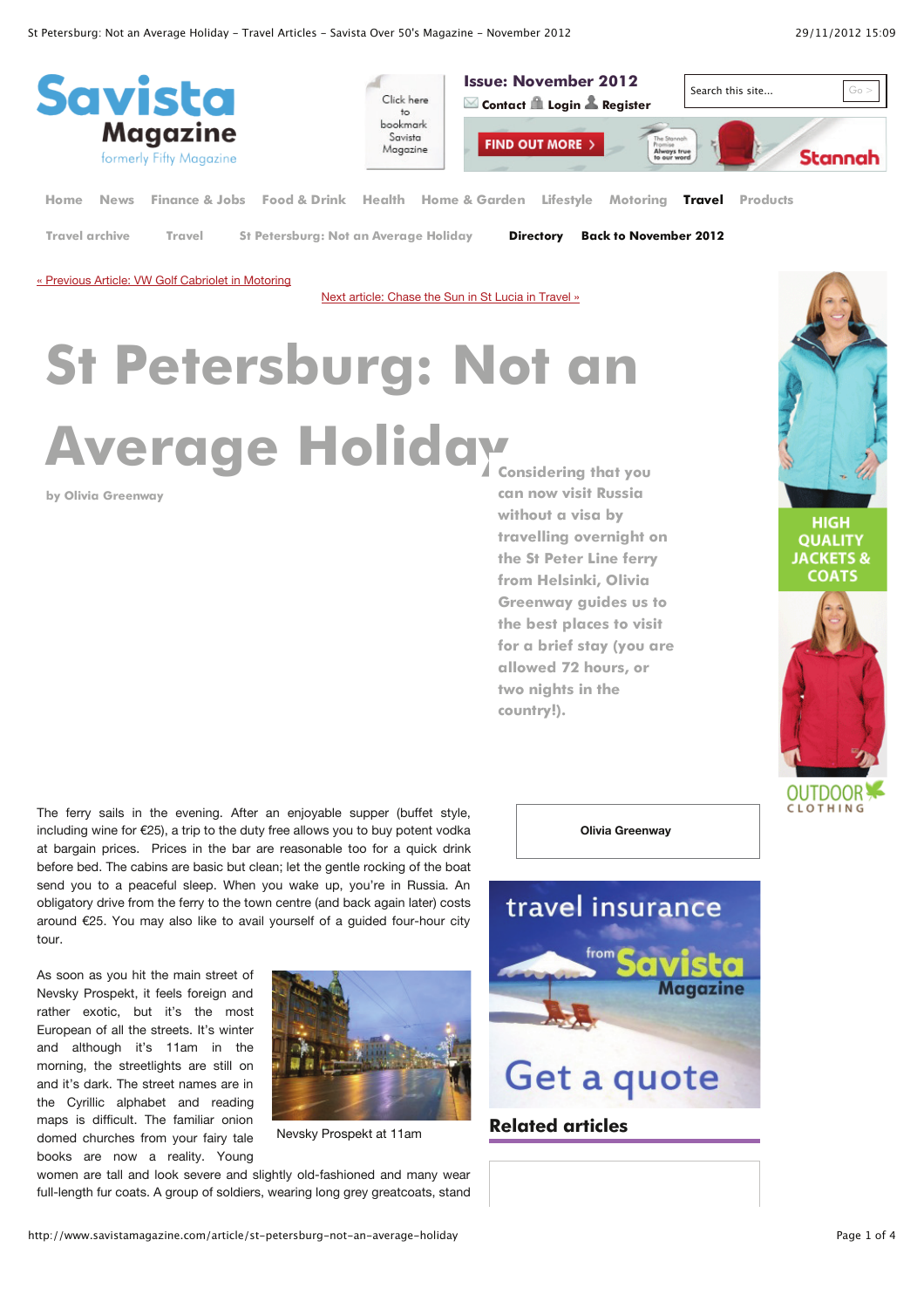around in a huddle, stamping their stout black boots on the ground to keep warm. This place has a definite Eastern European feel.

Over 300 bridges criss-cross the canals and river, earning it the moniker "Venice of the North". There are also 200 churches, the same number of museums and 42 islands. So it's a large city (population just under 5 million) with a lot to take in on a short visit; you need to select the activities that interest you.



The spectacular Hermitage



The Hermitage is probably worth a trip to St Petersburg on its own. Really a serious of interconnecting historic buildings, it is the former Winter Palace of Catherine the Great. It's quite a performance to get in; there are usually long queues and you have to pay extra to take your camera (no flash allowed). If you can,

organise an official tour (perhaps through your hotel concierge), which will short-circuit all these problems. With over 3 million items in the collection, it can also be a bit overwhelming, so a tour guide will take you to the greats – for example Renoir, Goya, Degas and Picasso - and many more you might have struggled to find on your own. In winter, the queues are shorter and the museum is not so busy; so if you really want to enjoy The Hermitage, take my tip and visit in the winter. The entrance fee is modest.



Inside the Hermitage



## **November 2012 in Travel**

- The Isles of Scilly
- A Little Slice of England
- Get Cultured In Cologne
- Indulge in the Lake District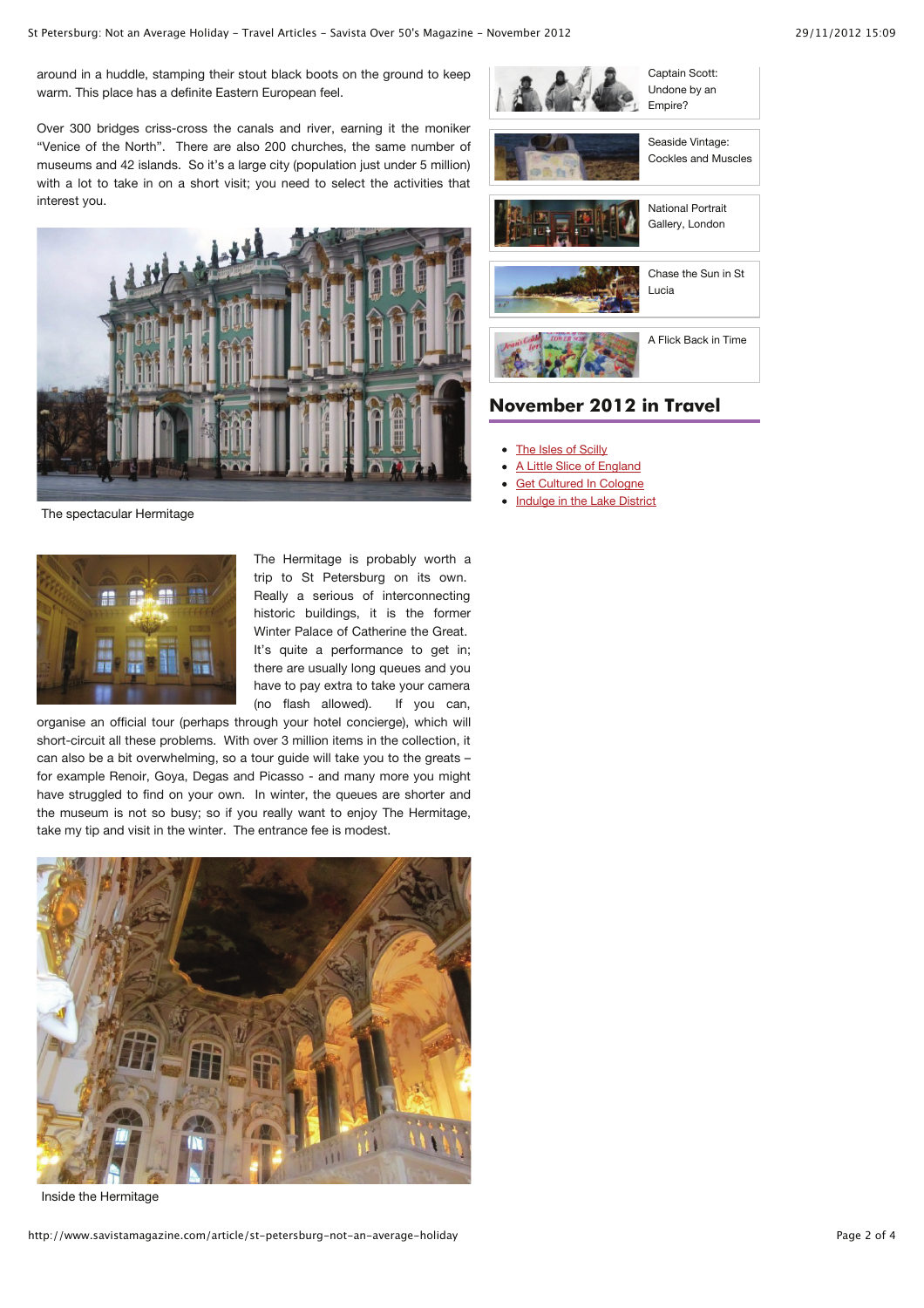Visiting all the churches is not possible, but if you want to select just two, the Russian Orthodox Cathedral of St Isaacs takes some beating. Its sheer size and the extravagance of the decoration inside - tall white marble pillars rising heavenwards; gilded life-size angels and cherubs, the yellowy reflected light from these and all the flickering candles –is impressive. There will probably be a whiff of incense in the air and if you are lucky, you may hear choral voices. This is a working church and well used by the residents, especially at Christmas and Easter. The grimly title Church of the Saviour of the Spilled Blood is where Alexander 11 was assassinated in 1881 and has the familiar onion domes.



The Church of Saviour of Spilled Blood

Having a cup of hot chocolate in one of St Petersburg's oldest hotels for a spot of historical nostalgia and people watching is also recommended. The Grand Hotel Europe has been visited by Bill Clinton, Jane Fonda and even HM the Queen. You may not spot a celebrity but should see a few women flaunting exquisite jewellery and expensive furs.

The Sokos Finnish hotel chain has three four star hotels in St Petersburg – I had lunch in the one near The Hermitage at Palace Bridge. A buffet style meal with excellent traditional stroganoff may be enjoyed from midday in this cleverly converted



Ice sculpture in the Grand Hotel Europe

former warehouse. However, there are other hotels to suit all budgets, from basic to grandiose.

If you enjoy opera and ballet then no visit would be complete without trying to see a performance at the world class Mariinsky Theatre. Tickets won't be cheap but they will not be as expensive as visiting the opera or ballet in London and you may be able to see a performance that is unique to Russia.